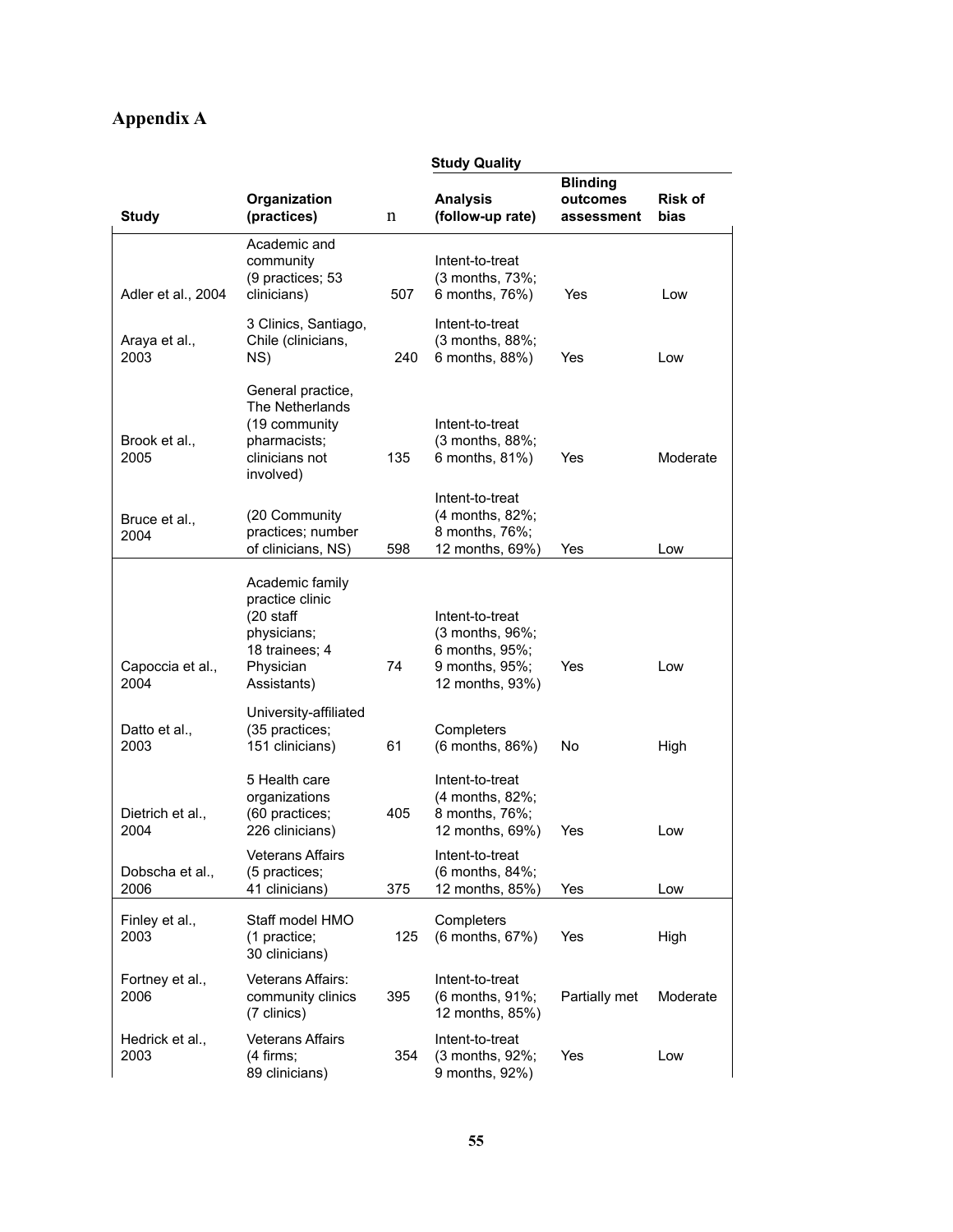|                            |                                                                                 |     | <b>Study Quality</b>                                                                             |                                           |                        |
|----------------------------|---------------------------------------------------------------------------------|-----|--------------------------------------------------------------------------------------------------|-------------------------------------------|------------------------|
| <b>Study</b>               | Organization<br>(practices)                                                     | n   | <b>Analysis</b><br>(follow-up rate)                                                              | <b>Blinding</b><br>outcomes<br>assessment | <b>Risk of</b><br>bias |
| Hunkeler et al.,<br>2000   | Staff model HMO<br>(2 practices;<br>100 clinicians)                             | 302 | Completers<br>(6 weeks, 90%;<br>6 months, 85%)                                                   | <b>NS</b>                                 | Moderate               |
| Katon et al.,<br>1995      | Staff model HMO<br>(1 practice;<br>22 clinicians)                               | 217 | Completers<br>(4 months, 89%;<br>7 months, 85%)                                                  | Yes                                       | Moderate               |
| Katon et al.,<br>1996      | Staff model HMO<br>(1 practice;<br>22 clinicians)                               | 153 | Intent-to-treat<br>(4 months, 84%;<br>7 months, 76%)                                             | Yes                                       | Low                    |
| Katon et al.,<br>1999      | Staff model HMO<br>(4 practices;<br>73 clinicians)                              | 228 | Intent-to-treat<br>$(3$ months, $85\%$ ;<br>6 months, 84%;<br>28 months, 75%)<br>(3 months, 93%; | Yes                                       | Low                    |
| Katon et al.,<br>2004      | Staff model HMO<br>(9 practices)                                                | 329 | 6 months, 89%;<br>12 months, 88%)                                                                | Yes                                       | Low                    |
| Katzelnick et al.,<br>2000 | 3 HMOs<br>(practices, NS;<br>163 clinicians)                                    | 407 | Intent-to-treat<br>(3 months, 94%;<br>6 months, 94%;<br>12 months, 93%)                          | Yes                                       | Low                    |
| Mann et al., 1998          | General practice,<br>(19 practices)                                             | 419 | Intent-to-treat<br>(4 months, 92%)                                                               | No                                        | High                   |
| Oslin et al., 2003         | <b>Veterans Affairs</b><br>(4 practices;<br>37 clinicians)<br>General practice, | 97  | Intent-to-treat<br>(4 months, 76%)<br>Intent-to-treat                                            | Yes                                       | Low                    |
| Peveler et al.,<br>1999    | (28 practices;<br>47 clinicians)                                                | 213 | (6 weeks, 97%;<br>3 months, 96%)                                                                 | Yes                                       | Low                    |
| Rickles et al.,<br>2005    | (14 Community<br>pharmacists;<br>60 clinicians)                                 | 63  | Intent-to-treat<br>$(3$ months, $95\%)$                                                          | Yes                                       | Moderate               |
| Rost et al., 2001          | (12 Community<br>practices; 24<br>clinicians)<br>Mixed (8 systems;              | 479 | Intent-to-treat<br>(6 months, 90%;<br>24 months, 67%)                                            | Yes                                       | Low                    |
| Simon et al.,<br>2000      | Staff model HMO<br>(5 practices;<br>40-50 clinicians)                           | 613 | Intent-to-treat<br>(3 months, 97%;<br>6 months, 96%;<br>60 months, 73%)                          | Yes                                       | Low                    |
| Simon et al.,<br>2004      | Staff model HMO<br>(7 practices)                                                | 600 | Intent-to-treat<br>(6 months, 89%;<br>18 months, 85%)                                            | Yes                                       | Low                    |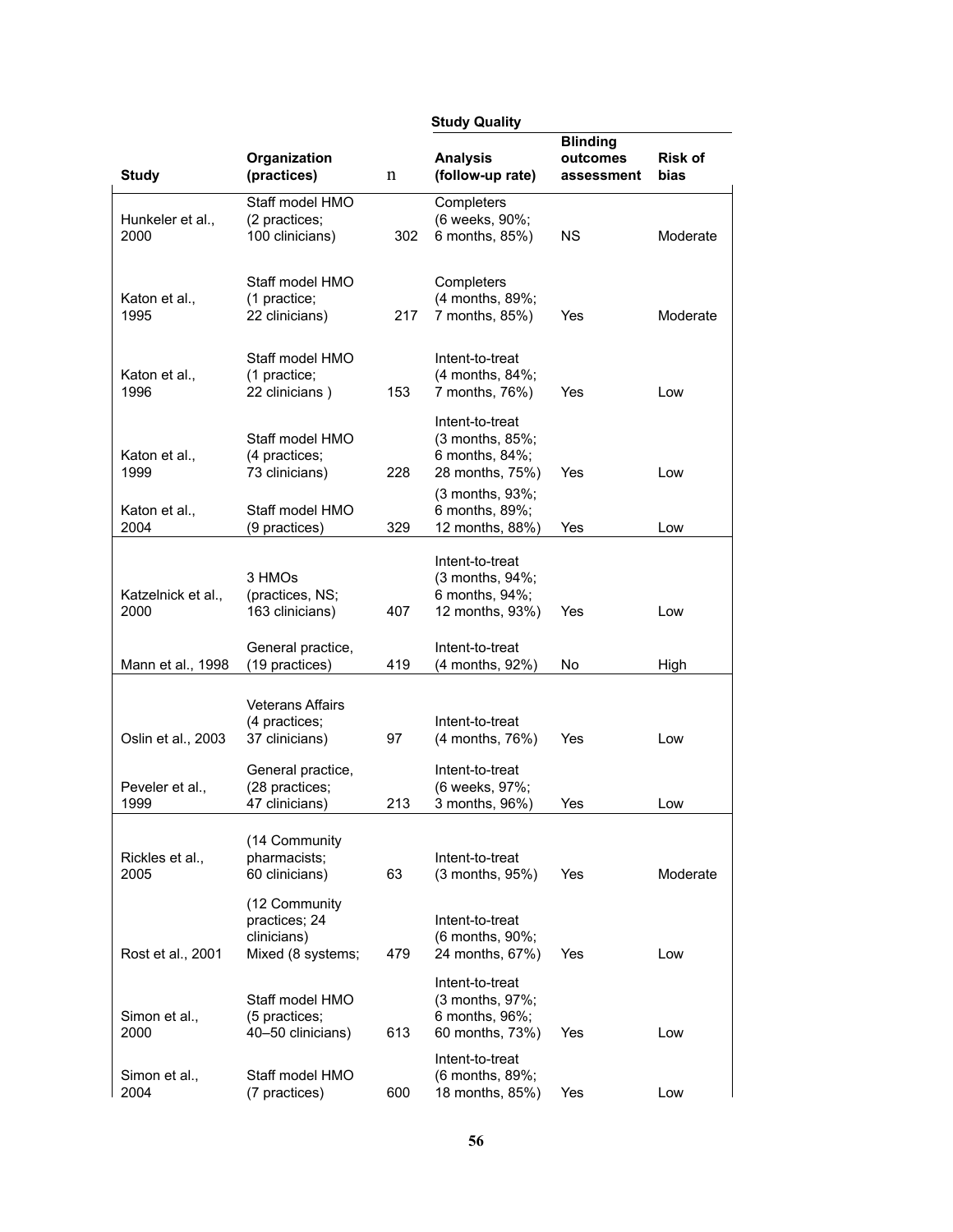|                           |                                                                              |      | <b>Study Quality</b>                                                          |                                           |                        |
|---------------------------|------------------------------------------------------------------------------|------|-------------------------------------------------------------------------------|-------------------------------------------|------------------------|
| Study                     | Organization<br>(practices)                                                  | n    | <b>Analysis</b><br>(follow-up rate)                                           | <b>Blinding</b><br>outcomes<br>assessment | <b>Risk of</b><br>bias |
| Swindle et al.,<br>2003   | Veterans Affairs<br>(2 firms; 23<br>clinicians;<br>100 trainees)             | 268  | Completers<br>(3 months, 92%;<br>6 months, 83%)                               | NS.                                       | High                   |
| Unutzer et al.,<br>2002   | 18 practices;<br>367 clinicians)                                             | 1801 | Intent-to-treat<br>$(3$ months, $90\%$ ;<br>6 months, 87%;<br>12 months, 83%) | Yes                                       | Low                    |
| Waterreus et al.,<br>1994 | General practice,<br>London, UK<br>(practices, NS;<br>25 clinicians)         | 96   | Completers<br>(3 months, NS;<br>6 months, NS;<br>12 months, NS)               | Yes                                       | Moderate               |
| Wells et al., 2000        | Staff model and<br>network-managed<br>care (46 practices;<br>181 clinicians) | 1356 | Intent-to-treat<br>$(6$ months, $85\%$ ;<br>12 months, 83%)                   | Yes                                       | Low                    |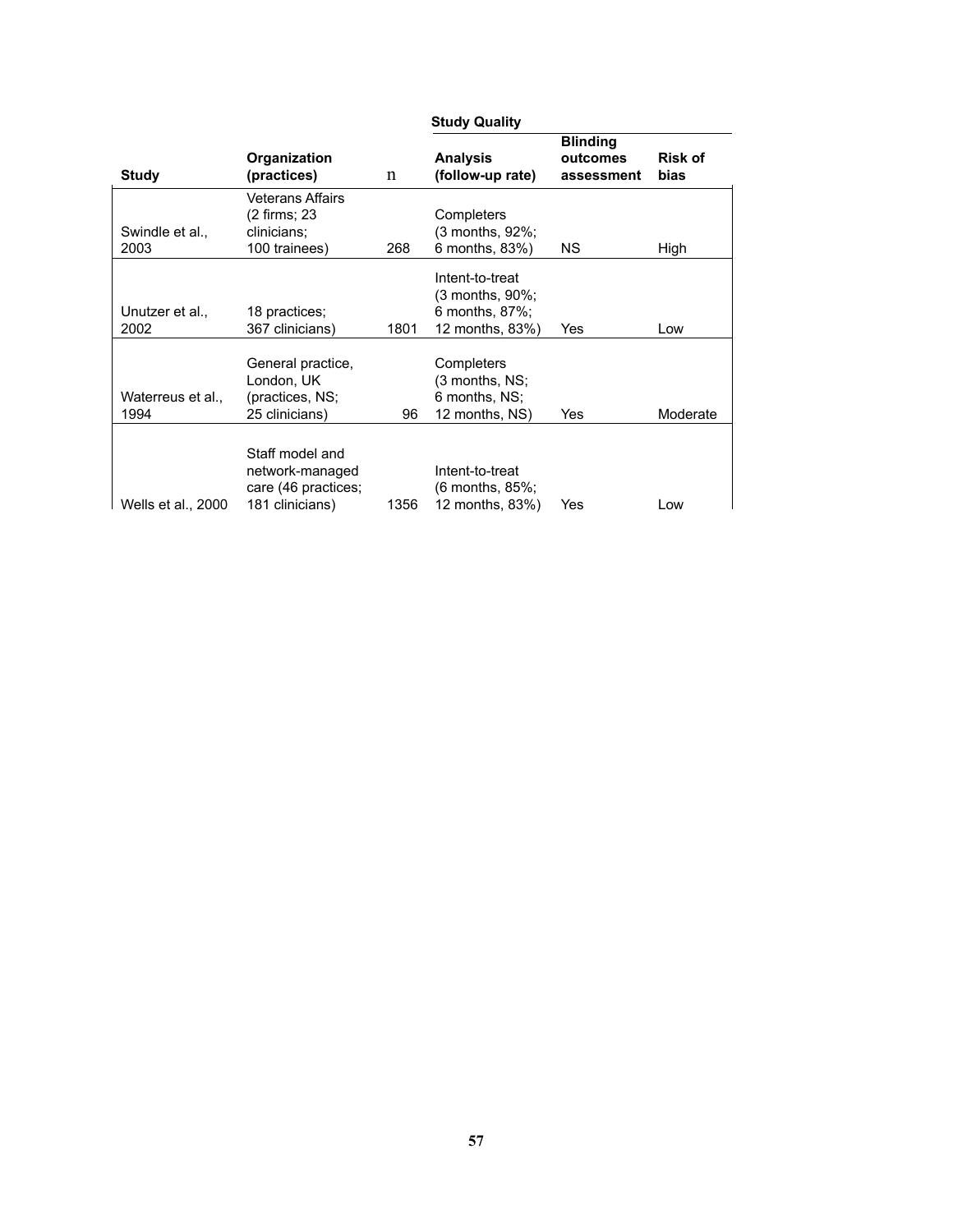## **Appendix B. Peer Review Table--Evidence Synthesis For Determining Key Features of Effective Depression Interventions**

| <b>Section of</b><br><b>Report</b> | <b>Actual Comments</b>                                                                                                                                                                                                                                                                                                                                                                                                                                                                                                                                                                        | <b>Changes</b>                                                                                                                                                                                                                                                                                                                                                                                              |
|------------------------------------|-----------------------------------------------------------------------------------------------------------------------------------------------------------------------------------------------------------------------------------------------------------------------------------------------------------------------------------------------------------------------------------------------------------------------------------------------------------------------------------------------------------------------------------------------------------------------------------------------|-------------------------------------------------------------------------------------------------------------------------------------------------------------------------------------------------------------------------------------------------------------------------------------------------------------------------------------------------------------------------------------------------------------|
|                                    |                                                                                                                                                                                                                                                                                                                                                                                                                                                                                                                                                                                               |                                                                                                                                                                                                                                                                                                                                                                                                             |
| All                                | Should be reviewed and perhaps rewritten for clarity. Sentence structure difficult to<br>interpret i.e. page 22 first sentence. I had to read this sentence multiple times before I<br>understood intent. (Correlations for evaluation features showed that) Consider<br>more sentences but each much shorter.                                                                                                                                                                                                                                                                                | Re-written and clarified.                                                                                                                                                                                                                                                                                                                                                                                   |
| Conclusions                        | "I also do see much of an emphasis that these results are really related to major depres-<br>sion and not subsyndromal or minor depression."                                                                                                                                                                                                                                                                                                                                                                                                                                                  | Added                                                                                                                                                                                                                                                                                                                                                                                                       |
| Executive<br>Summary               | Suggest that clearly state at the top of page 6 that the outcomes of interest here are<br>related to depression outcome and not other outcomes (HRQoL or mortality), and that<br>analysis relating to comorbidities was limited to psychiatric comorbidities.                                                                                                                                                                                                                                                                                                                                 | On pages 6 and 7, we now clarify that we did aim to look<br>for medical comorbidities, but the studies did not support it.<br>We also clarify that our impact measure reviewed adherence,<br>satisfaction, and functioning. We provide additional detail<br>on these issues later in the document.                                                                                                          |
| Executive<br>Summary               | I found the summary to be a bit difficult to read, especially if I had been unfamiliar<br>with the field. Defining terms such as "collaborative care model", "chronic illness<br>model", "Patient self management", etc. early on would help the reader. They are de-<br>fined later in the work but only after they have been used many times. Page 6: would<br>suggest a word replacement for one of the "interventions". It would read better.                                                                                                                                             | More definition is now up front. Page 6 sentence fixed.                                                                                                                                                                                                                                                                                                                                                     |
| Executive<br>Summary               | "Research questions didn't address any comorbid medical conditions, which might be<br>very important in a primary care focus (page 6 Primary and Secondary Research Ques-<br>tions)."                                                                                                                                                                                                                                                                                                                                                                                                         | Excellent idea, but studies did not include information on<br>medical comorbidities. We have added this to our aims (we<br>did intend to look at this) and limitations.                                                                                                                                                                                                                                     |
| Executive<br>Summary               | "Page 1 gives no reference for their statement "without implementation of organiza-<br>tional changes in primary care practices less than half of patient found to have major<br>depression complete minimally adequate medications or psychotherapy." "                                                                                                                                                                                                                                                                                                                                      | We now reference this statement.                                                                                                                                                                                                                                                                                                                                                                            |
| Executive<br>Summary               | "The paper recommends elements of patient activation despite that they only reviewed<br>studies with a patient directed component. Page 5 states: "We did not review stud-<br>ies that only sought to change primary care clinician behavior, without an additional<br>patient-directed component." Page 7 concludes "patient self-management support as<br>the single statistically significant intervention characteristic associated with improved<br>depression symptoms and depression resolution"----but it seems they excluded all stud-<br>ies without a patient directed component." | We now clarify with examples that the requirement for a<br>patient directed component was not aimed at patient self-<br>management support, but rather at excluding studies focused<br>only on provider-level interventions such as education or<br>decision support. As shown in our tables, but not made clear<br>enough in the write-up, many studies did not include active<br>self-management support. |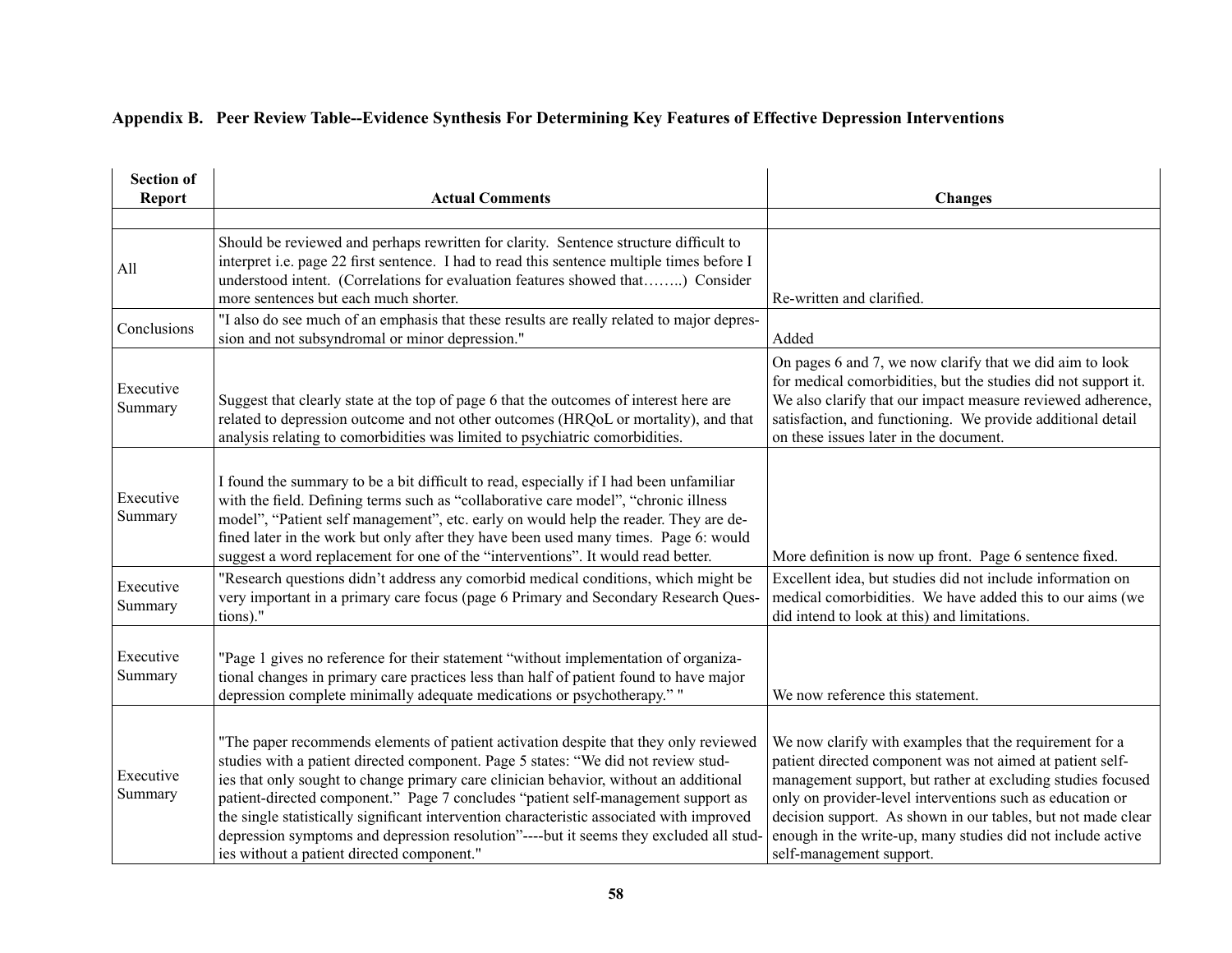| Introduction       | Objectives and scope are clearly described                                                                                                                                                                                                                                                                                                 |                                                                                                                                                 |
|--------------------|--------------------------------------------------------------------------------------------------------------------------------------------------------------------------------------------------------------------------------------------------------------------------------------------------------------------------------------------|-------------------------------------------------------------------------------------------------------------------------------------------------|
| Introduction       | Suggest a better term [see page 9] than 'mild' major depression, which sounds like a<br>non sequitur; perhaps major depression of lesser severity, which is less likely to be<br>misinterpreted by the reader as minor depression, which is a less compelling clinical<br>and policy target and not the focus of discussion here.          | Changed.                                                                                                                                        |
| Introduction       | Suggest transparency would argue for an explicit identification [e.g., personal com-<br>munication] of the second study referenced at the top of page 10; I suspect the study in<br>question is an analysis from the PRISMe trial.                                                                                                         | It isn't PRISMe; it's an AHRQ review just released and is<br>now referenced (Butler).                                                           |
| Introduction       | I would take issue with the wording "to fill in for the required depression treatment<br>support functions" at the bottom of page 12. This describes tasks in a strictly co-locat-<br>ed rather than collaborative model, and I would recommend something like "to fill in<br>gaps" (in usual practice) or "to support."                   | Changed.                                                                                                                                        |
| Introduction       | The goals and objectives of the review are clearly stated. The approach to literature<br>review and data synthesis is of interest and compelling.                                                                                                                                                                                          |                                                                                                                                                 |
| Introduction       | "This is a little misleading since severe depression is not often included." Regarding<br>statement of collaborative care and major depression with mild symptoms (bottom of<br>page 9)                                                                                                                                                    | Changed.                                                                                                                                        |
| Introduction       | "The term nurse is not always right. Not all care management uses nurses" Regarding<br>Fig $2$ (page 12)                                                                                                                                                                                                                                   | Changed.                                                                                                                                        |
| Introduction       | "The range of severity also varies from subsyndromal and up though most exclude<br>complex patients" Addition at top of page 14--variation in studies                                                                                                                                                                                      | Changed.                                                                                                                                        |
| Introduction       | "On page 15, it appears that the authors used the Williams review 2007 as the basis for<br>their paper. It appears that the Williams study focused on 28 studies. How does what<br>the authors did differ from what Williams already did?"                                                                                                 | We have added to our explanations on this.                                                                                                      |
| Limitations        | "Not mentioned is the extensive selection bias that occurs in these studies in regards to<br>participation. Even the studies that use screening exclude many patients or many to<br>no agree to participate. Therefore we don't really know how well these models can be<br>applied to the general population in a primary care practice." | Added.                                                                                                                                          |
| Methods            | Methods are clearly described                                                                                                                                                                                                                                                                                                              |                                                                                                                                                 |
| Methods            | No related studies overlooked                                                                                                                                                                                                                                                                                                              |                                                                                                                                                 |
| Methods<br>Methods | Page 18: for the short, medium, and long effect size groups, were those that showed ef-<br>fects in more than one group given greater weight on impact analysis?<br>Not aware of any related depression studies that have been overlooked                                                                                                  | See above re more information on the impact variable; yes,<br>the impact variable considered how durable and consistent<br>the improvement was. |
|                    |                                                                                                                                                                                                                                                                                                                                            |                                                                                                                                                 |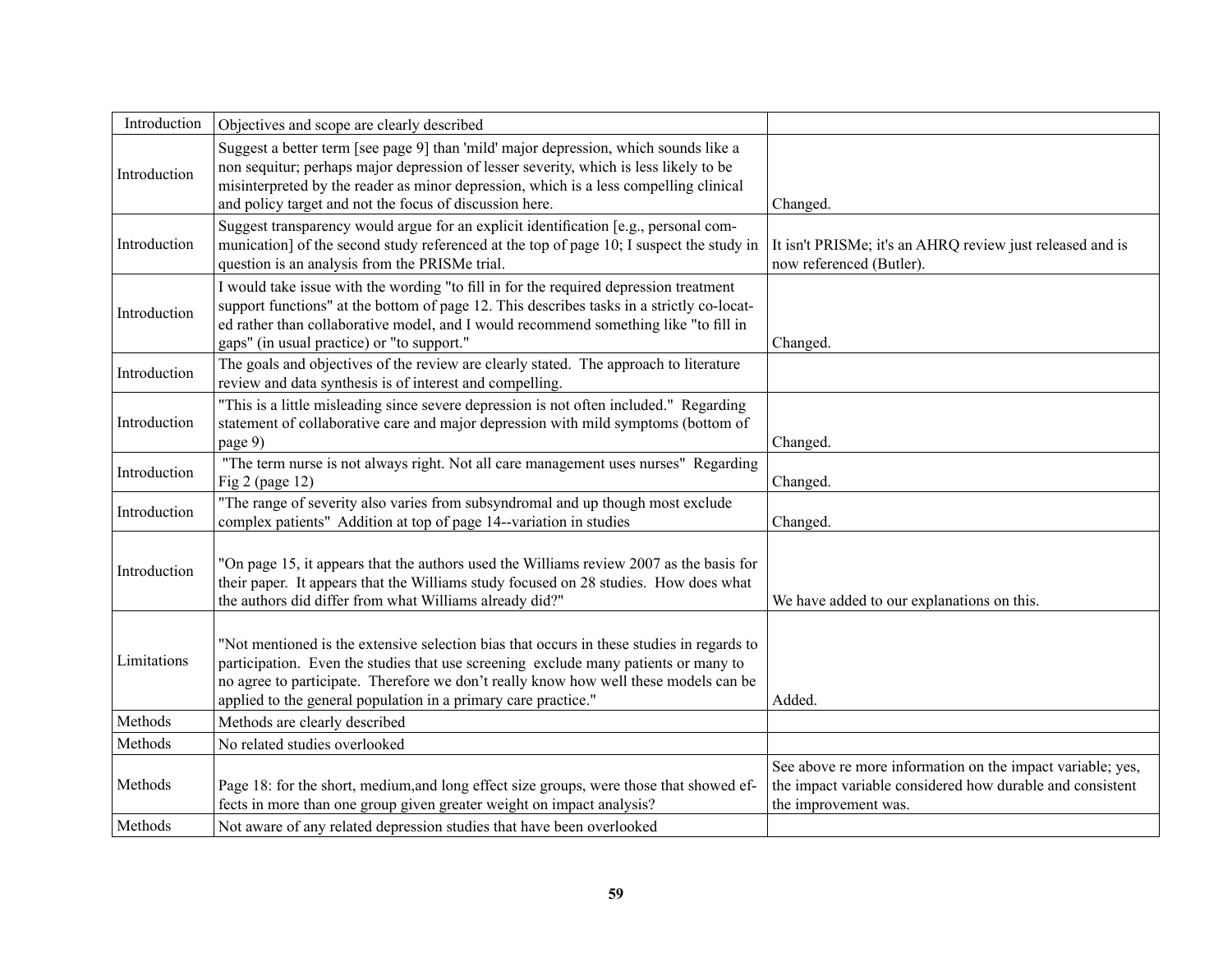| Methods | "The way I read the exclusion criteria, it isn't clear why the prisme study wasn't in-<br>cluded. Krahn, etal. Otherwise the exclusion needs to say that the control group was<br>always usual care"                                                                                                                                                                                                                                                                                                                                                                                                                                                                                                                                                                                                                                       | Added usual care                                                                                                                                                                                                                                                                                                                                                                                                                    |
|---------|--------------------------------------------------------------------------------------------------------------------------------------------------------------------------------------------------------------------------------------------------------------------------------------------------------------------------------------------------------------------------------------------------------------------------------------------------------------------------------------------------------------------------------------------------------------------------------------------------------------------------------------------------------------------------------------------------------------------------------------------------------------------------------------------------------------------------------------------|-------------------------------------------------------------------------------------------------------------------------------------------------------------------------------------------------------------------------------------------------------------------------------------------------------------------------------------------------------------------------------------------------------------------------------------|
| Methods | "Of the 1464 studies identified, why did only 28 get analyzed? Do the authors feel that<br>the 28 studies, less than half of which were published in the last 5 years, provide an<br>adequate basis to make generalizations, or are the numbers so small that the take home<br>message should be to just to fund more studies?<br>Of the 28 studies analyzed, what were the controls? The studies demonstrate that<br>depression improves with a primary care clinician, a mental health clinician, a care<br>manager, patient self-involvement, but compared to what? Compared to no care?<br>Compared to just a primary clinician alone? Compared to a mental health clinician?<br>Compared to having both primary care and mental health clinicians and no care man-<br>ager? Compared to all of the above but no patient involvement?" | The article drop-off seen here is typical of evidence review.<br>See Fig. 1 for exclusion reasons. However, we have in-<br>cluded more on this under limitations. Actually, 28 random-<br>ized trials on a single type of intervention is a much greater<br>number than is available for many or even most quality<br>improvement interventions. Re controls, we have clarified<br>throughout that the comparison is to usual care. |
| Methods | With respect to any overlooked studies: "Defer to other subject matter experts"                                                                                                                                                                                                                                                                                                                                                                                                                                                                                                                                                                                                                                                                                                                                                            |                                                                                                                                                                                                                                                                                                                                                                                                                                     |
| Methods | VHA program is primary care-mental health integration [page 15; it is often reversed<br>in common usage but technically mental health-primary care in VA is the placement<br>of medical support in outpatient psychiatric venues]. The Uniform Mental Health Ser-<br>vices Package is VHA Handbook 1160.01 for your reference.                                                                                                                                                                                                                                                                                                                                                                                                                                                                                                             | Switched and referenced.                                                                                                                                                                                                                                                                                                                                                                                                            |
| Results | No bias in synthesis of the evidence                                                                                                                                                                                                                                                                                                                                                                                                                                                                                                                                                                                                                                                                                                                                                                                                       |                                                                                                                                                                                                                                                                                                                                                                                                                                     |
| Results | I would consider adding a statement to the limitation section, which your statistician<br>feels is appropriate, about the possible relationship between the number of categories<br>for analytic variables, misclassification bias between the categories, and the results pre-<br>sented. In other words, comment on reproducibility/robustness given these categories.                                                                                                                                                                                                                                                                                                                                                                                                                                                                   | Added.                                                                                                                                                                                                                                                                                                                                                                                                                              |